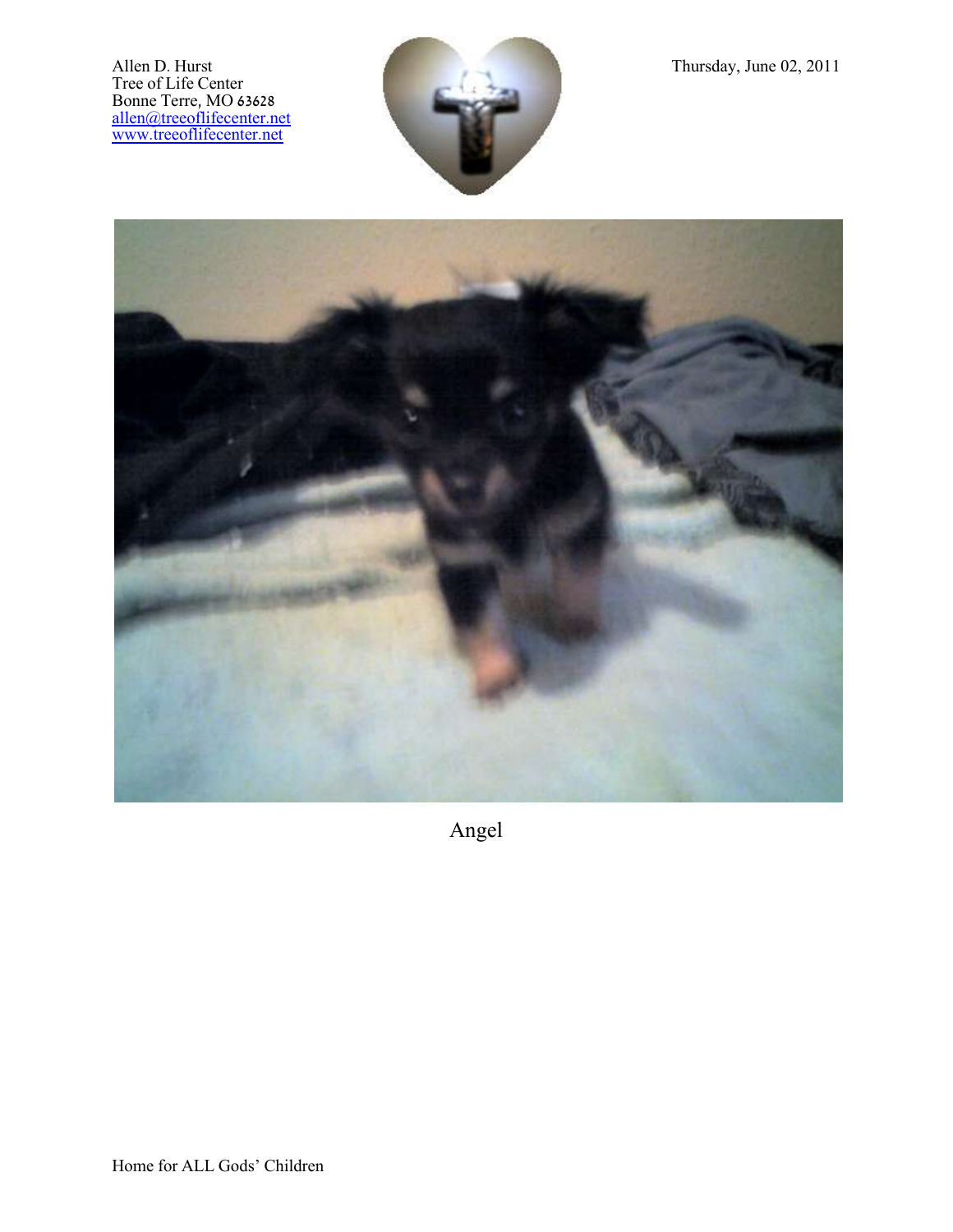Tree of Life Center Bonne Terre, MO 63628 [allen@treeoflifecenter.net](mailto:allen@treeoflifecenter.net) [www.treeoflifecenter.net](http://www.treeoflifecenter.net/)

![](_page_1_Picture_2.jpeg)

Good Day and Peace from the Father, Son, & Holy Spirit!!!

On Sunday, May 29, I took my Angel to the Bonne Terre Park; it was a beautiful morning. I find this most difficult and I am sure most folks could care less, but, nevertheless I must do this. When we got to the park we went to the small gazebo and sat on the picnic table, actually I sat on the table and I left Angel on the ground, she wanted to sit with me on the table, so I picked her up and sat her beside me and she wanted to be on my lap, as she got on my lap she slipped and fell, I watched her fall and she hit the bench seat and then the concrete, she laid there motionless, I picked her up and could feel her heart beat but she could not move and she was not breathing, I cried out to my Father, no, please no, I blew breath into her nose, she died in my arms. She gave me reason to be, she depended on me, and I failed her.

I took her and buried her next to her mom, who last fall lost her life, we were goin fishin and a wild beast killed her. What I would like folks to understand is this:

We humans, are different from the other animals in the world, Yes, God Loves All His Creations, We are created in His image. And the things we see and hear in the world are a reflection of us. So I strongly urge the powers that be, the folks who have been elected, to care for us, take their jobs a little more serious, it is not about finding fault or getting the upper hand on your opponent, We are One People, Children of the Most High God, shouldn't we act accordingly?

I come from God to help you, God sent me, I could not do what I do on my own, At this point in time It would be a whole lot easier and convenient for me to just disappear into nothing and be done with it, but I cannot, so I Live, and I Love, and I will continue to do so until God tells me otherwise.

I know and I feel your loses, your pain, your questioning why? And there is but one answer, Love, We are to love each other, that is our only hope and solution to all the evil in the world. My Peace I give to you, not as the world gives it, they have no love, and therefore they have no peace.

Choices, it is all about the choices we make, let us choose the tree of life, and let us choose love, for God is Love.

In solving problems, one must reduce the issue to its simplest terms, the basics, because all complex matter is made up of basic building blocks, yea it is atomic and elementary my dear, but that is only the physical part, the Spiritual is